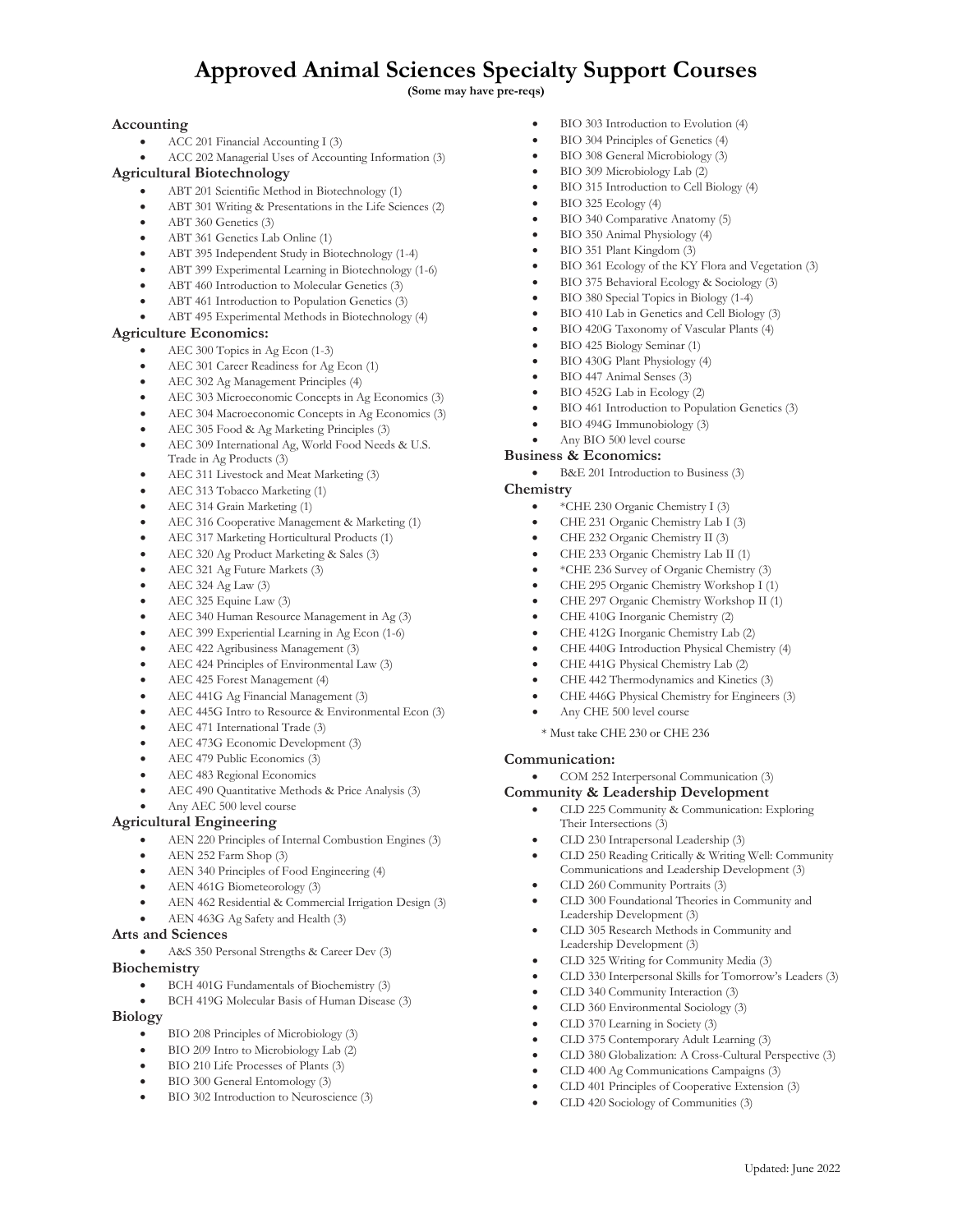# **Approved Animal Sciences Specialty Support Courses**

**(Some may have pre-reqs)**

- CLD 430 Leading in Communities: Vision, Action and Change (3)
- CLD 440 Community Processes and Communication (3)
- CLD 460 Community Development and Change (3)
- CLD 465 Topics in Community Communication (3)
- CLD 470 Topics in Leadership (3)
- CLD 475 Topics in Non-Formal Education (3)
- CLD 495 Topical Seminar in Community Communications and Leadership Development (1-3)
- Any CLD 500 level course

## **Economics**

- ECO 201 Principles of Economics I (3)
- ECO 202 Principles of Economics II (3)

## **Entomology**

- ENT 300 General Entomology (3)
- ENT 310 Insect Pests of Field Crops (3)
- ENT 320 Horticultural Entomology (3)
- ENT 340 Livestock Entomology (2)
- ENT 360 Genetics (3)
- ENT 365 Independent Work (1-3)
- ENT 399 Field Based/Community Based Education (1-6)
- ENT 402 Forest Entomology (3)
- ENT 460 Introduction to Molecular Genetics (3)
- ENT 461 Introduction to Population Genetics (3)
- ENT 530 Integrated Pest Management (3)
- ENT 550 Spider Ecology and Behavior (3)
- ENT 561 Insects Affecting Human & Animal Health (3)
- ENT 563 Parasitology (4)
- ENT 564 Insect Taxonomy (4)
- ENT 568 Insect Behavior (3)
- ENT 574 Advanced Applied Entomology (4)

### **Equine Science & Management**

- EQM 300 Topics in Equine Science and Management (1- 3) **Wildcat Wranglers Does NOT Count**
- EQM 351 Equine Health and Diseases (3)

## **Finance**

• FIN 250 Personal Investing & Financial Planning (3)

## **Food Science**

- FSC 304 Animal Derived Food (5)
- FSC 306 Introduction to Food Processing (4)
- FSC 395 Special Problems in Food Science (1-4)
- FSC 399 Experiential Learning in Food Science (1-6)
- FSC 430 Sensory Evaluation of Foods (3)
- FSC 434G Food Chemistry (4)
- FSC 530 Food Microbiology (5)
- FSC 535 Food Analysis (4)
- FSC 536 Advanced Food Technology (4)
- FSC 538 Fermentation and Thermal Processing (4)
- FSC 540 Food Sanitation (3)

#### **Forestry**

- FOR 200 Basics of Geospatial Technology (2)
- FOR 205 Forest and Wildland Soils and Landscapes (4)
- FOR 219 Dendrology (4)
- FOR 221 Winter Dendrology (1)
- FOR 230 Conservation Biology (3)
- FOR 240 Forestry & Natural Resources Ethics (2)
- FOR 250 Statistics and Measurements I (3)
- FOR 260 Forest Products and Wood Science (4)
- FOR 280 Forest Policy (2)
- FOR 310 Introduction to Forest Health & Protection (3)
- FOR 320 Forest Valuation and Economics (3)
- FOR 325 Economic Botany: Plants & Human Affairs (3)
- FOR 330 GIS and Spatial Analysis (3)
- FOR 340 Forest Ecology (4)
- FOR 350 Silviculture (4)
- FOR 355 Forest Fire Control and Use (1)
- FOR 356 Landscape Assessment (5)
- FOR 357 Inventory and Measurements II (2)
- FOR 358 Silvicultural Practices (3)
- FOR 359 Forest Operations and Utilization (3)
- FOR 359 Wildlife Biology and Management (4)
- FOR 375 Taxonomy of Forest Vegetation (1)
- FOR 376 Silvicultural Practices (2)
- FOR 377 Forest Surveying (1)
- FOR 378 Forest Mensuration (2)
- FOR 379 Harvest and Utilization of Wood (2)
- FOR 400 Human Dimensions of Forestry & Natural Resources (3)
- FOR 402 Forest Entomology (3)
- FOR 425 Forest Management (4)
- FOR 460 Forest Hydrology & Watershed Management (4)
- FOR 461 Introduction to Population Genetics (3)
- FOR 470 Interdependent Natural Resource Issues (3)
- FOR 480 Integrated Forest Resource Management (5)
- FOR 510 Herpetology (4)
- FOR 520 Mammals of the Eastern United States (4)
- FOR 530 Freshwater Ecology (30
- FOR 550 U.S. Biodiversity Hotspots (3)
- FOR 564 Forest Soils (3)
- FOR 570 Landscape Ecology for Natural Resources (3)

#### **General Agriculture**

Analysis (3)

**Plant & Soil Sciences**

- GEN 300 Special Course (1-3) **Peer Instruction, CAFÉ**
- **Ambassador, Ag LLP Peer Mentor Does NOT Count**
- GEN 305 Government in Agriculture (3)

## **Management**

- MGT 301 Introduction to Managing Organizations
- **Marketing**
	- MKT 300 Marketing Management

#### **National Resources & Environmental Science**

• NRE 390 Special Topics in NRES (1-4) • NRE 420G Taxonomy of Vascular Plants (4)

• NRE 477G Land Treatment of Waste (3)

**both UK Core and Specialty Support**  • PLS 320 Woody Horticultural Plants (4)

> • PLS 330 Herbaceous Horticultural Plants I (2) • PLS 332 Herbaceous Horticultural Plants II (2) PLS 335 Distillation, Wine and Brewing Science (3)

• NRE 450G Biogeochemistry (3) • NRE 455G Wetland Delineation (3) • NRE 456G Constructed Wetlands (3) • NRE 470G Soil Nutrient Management (3) • NRE 471 Senior Problem in Natural Resources &

Environmental Science (3)

PLS 203 Home Horticulture (3) PLS 210 The Life Processes of Plants (3) PLS 220 Introduction to Plant Identification (3) • PLS 240 Introduction to Floral Design (3) **Can fulfill** 

- NRE 201 Natural Resources & Environmental Sci (3)
	- NRE 320 Natural Resource & Environmental Analysis (3)
	- NRE 355 Introductory Geospatial Applications for Land Analysis (3) • NRE 381 Natural Resource and Environmental Policy

Updated: June 2022